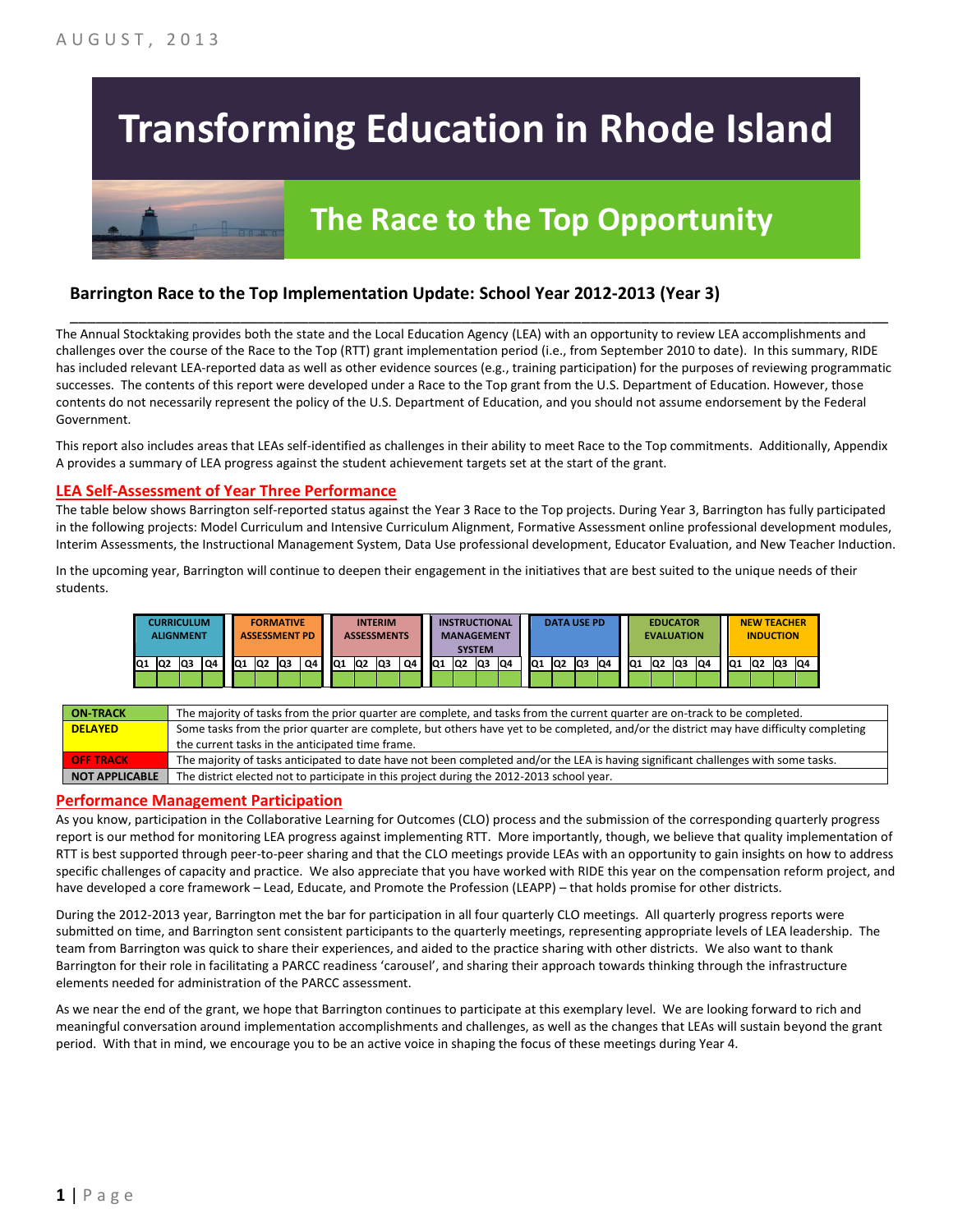#### **System of Support 1: Standards and Curriculum**

Based on the quarterly progress reports submitted by Barrington, as well as participation in additional applicable activities through the end of the 2012-2013 school year, we have assessed the district as 'on track (green),' 'delayed (yellow),' 'off track/at risk (red)', or 'not applicable (grey) on each of the Year 3 System of Support 1 scope of work tasks for Race to the Top. This assessment is reflected in the table below. Please note that further description of these statuses can be found on page one of this report.

RIDE would like to commend Barrington on its efforts to expand and deepen educator and administrator knowledge of the Common Core State Standards (CCSS). In its progress reports, Barrington noted that teacher leaders and department heads were meeting with the Director of Curriculum during common planning time and grade level meetings, as well as specific monthly meetings. In addition, monthly drop-in sessions allowed teachers not involved in the curriculum writing teams to review and provide feedback to the work completed by the curriculum team. The district also noted that the Director of Curriculum held various sessions on the ELA and math instructional shifts as well as updates on the PARCC frameworks. Educators from Barrington also attended supplemental RIDE professional development on these key instructional shifts.

Barrington has made significant progress against implementing a guaranteed and viable curriculum aligned to the new Common Core State Standards. During the 2012-2013 school year, Barrington completed ELA and math units of study. Following the finalization of the units by teams, the units were moved to the district student information system. Additionally, in their quarterly progress update report, the district noted that the teams identified the resources necessary to support both curricula and had begun working to develop curriculum-based assessments to be implemented in fall 2013. In addition, RIDE is pleased to note that Barrington, along with several other districts, received supplemental grant funding to provide additional training to teachers focused on mathematical practices in the CCSS-aligned curriculum.

We commend Barrington on their work in this area, and are happy to hear that Barrington has found access to expertise in other district's valuable. We look forward to hearing about additional opportunities that Barrington has created for further collaboration within their district and across their neighboring districts.

|                                                                                                                                                                                                                                                           |    | Year 3:SY12-13                          |        |        |  |  |
|-----------------------------------------------------------------------------------------------------------------------------------------------------------------------------------------------------------------------------------------------------------|----|-----------------------------------------|--------|--------|--|--|
| Intensive Curriculum Alignment and Model Curriculum Development                                                                                                                                                                                           | Q1 | Q2                                      | Q3     | Q4     |  |  |
| Develop and communicate a multi-year Transition Plan for the Common Core State Standards implementation, including clear<br>expectations for school level transition benchmarks and a plan for developing a curriculum aligned to the CCSS in grades K-12 |    | Modify as Modify as Modify as<br>needed | needed | needed |  |  |
| Identify opportunities for educators to work collaboratively to deepen understanding of CCSS (e.g. Common Planning Time, grade<br>level team, department meetings, faculty meetings)                                                                      |    | Modify as Modify as Modify as<br>needed | needed | needed |  |  |
| Create implementation plan, including the identification of aligned resources, to support roll out of new curricula                                                                                                                                       |    | Modify as Modify as Modify as<br>needed | needed | needed |  |  |
| Develop curriculum aligned to the Common Core State Standards, including participation in Dana Center curriculum writing and<br>leadership sessions (if applicable)                                                                                       |    | x                                       | X      | x      |  |  |
| *Blacks were the 60 to the change to his wave contracted and completed the change of his BIDF were the distributed as well also the tool.                                                                                                                 |    |                                         |        |        |  |  |

*\*Please note: the 'x' in the above table represents the anticipated completion timeline set by RIDE, not when the district completed the task.*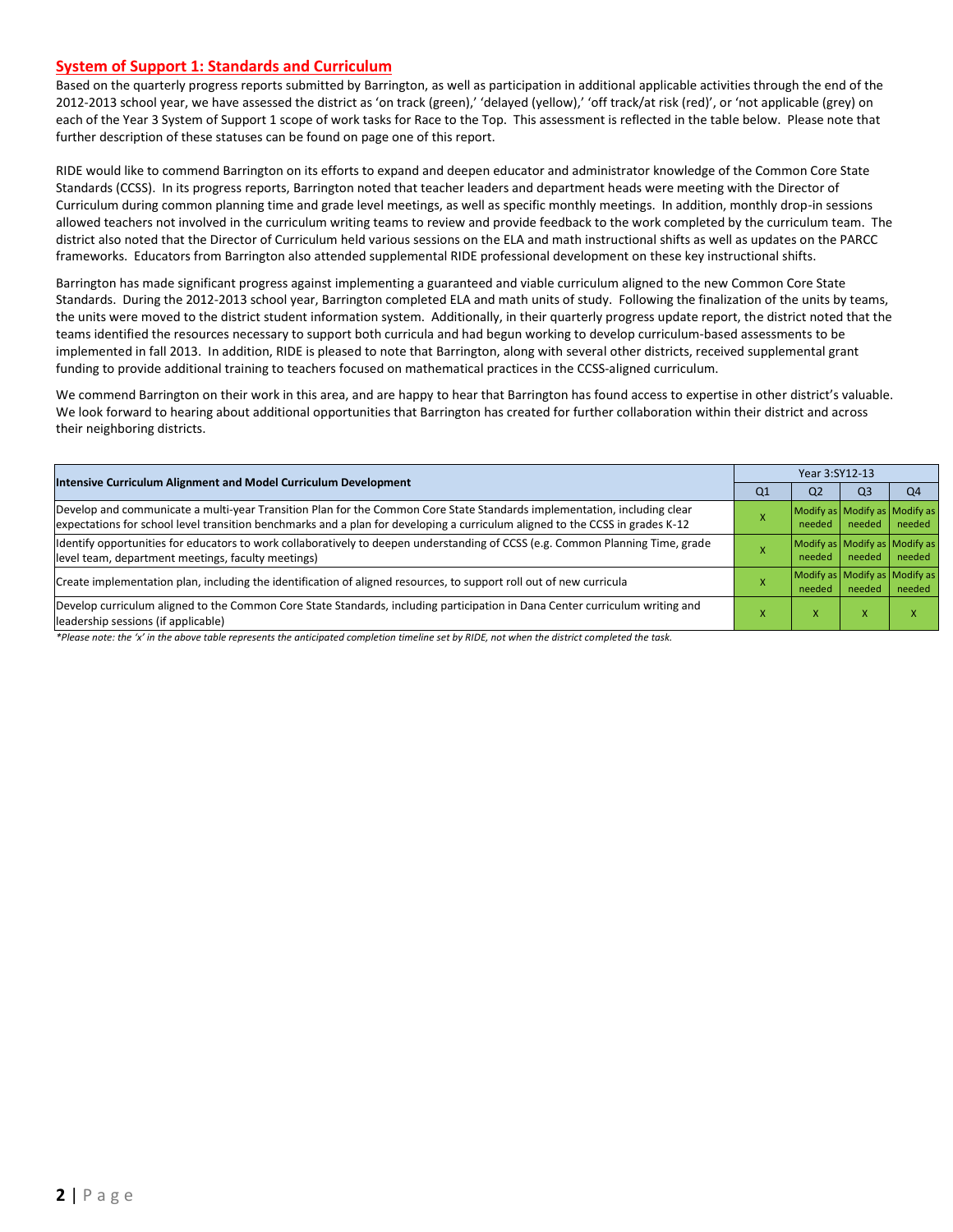#### **System of Support 2: Instructional Improvement Systems**

During the 2012-2013 school year, Barrington chose to implement three of the four Race to the Top projects in System of Support 2 (Formative Assessment professional development, Interim Assessments, and Data Use professional development). Based on the quarterly progress reports submitted by Barrington, as well as participation in additional applicable activities through the end of the 2012-2013 school year, we have assessed the district on each of the Year 3 scope of work tasks for those applicable projects.

During the 2012-2013 school year, Barrington piloted the Formative Assessment online professional development modules with three teams at the middle school and high school levels. The district chose to accompany individual completion of the modules with a professional learning community 'book study' forum. Barrington also incorporated the module learnings into their mentor program in order to ensure long term sustainability. In their final quarterly progress update report, the district indicated that feedback from the teachers indicated that the modules were helpful. In the upcoming year, Barrington will engage all teachers in the formative assessment training and that the learning communities will be facilitated by principals at the elementary level and department heads and coordinators at the secondary level.

Barrington also piloted the fixed-form Interim Assessments during the 2012-2013 school year. The district administered the first fixed-form test online to grades 3-8 in ELA and math at the high school. In the quarterly CLO meeting, Barrington noted that they appreciated the level of rigor of the items, and that they found it helpful to see the question as well as the student responses. Based on the district's experience with the fall fixedform assessments (i.e., technology issues and loss of instructional time), Barrington decided not to administer the winter and spring assessments; rather, the district anticipates that the test construction tool will better meet the needs of their students.

Barrington was an integral thought partner in the RIDE-RISSA-RISTE data team leading up to the roll-out of the Instructional Improvement System, and we appreciate the insight they provided. During the 2012-2013 school year, the district configured the Instructional Management System in order to allow educator access to the interim assessments and formative assessment professional development modules. In their quarterly progress update reports, Barrington noted that the systems required more configuration and work than originally anticipated. Based on their experience, Barrington will move forward utilizing their local system (Aspen) for their curriculum management and RtI work.

During the 2012-2013 school year, all six schools from Barrington participated in the Data Use professional development series. The district chose to create school data leadership teams with members from each building who also serve on their school improvement teams. In the CLO sessions, Barrington reported that educators found the training helpful, and felt it paired nicely with the formative assessment professional development.

In the upcoming school year, Barrington has indicated that they will expand their participation in the formative assessment professional development modules, and will potentially use items from the interim assessment item bank to create end of unit assessments. We look forward to hearing more about Barrington's plans for implementing these new initiatives, as well as the successes and challenges that they encounter.

| [Formative Assessment Professional Development Modules (accessed via the Instructional Management System)        | Q <sub>1</sub> | Q <sub>2</sub> | OЗ                      | O <sub>4</sub> |
|------------------------------------------------------------------------------------------------------------------|----------------|----------------|-------------------------|----------------|
| Identify facilitators who will support the implementation of formative assessment practices in daily instruction |                |                |                         | SY13-14        |
| Coordinate participation of educators in training modules and communities of practice                            | SY12-13        |                | SY12-13 SY12-13 SY13-14 |                |

|                                                                                                                                                                                         | Year 3:SY12-13    |                        |                                                                              |  |  |  |  |
|-----------------------------------------------------------------------------------------------------------------------------------------------------------------------------------------|-------------------|------------------------|------------------------------------------------------------------------------|--|--|--|--|
| Interim Assessments (accessed via the Instructional Management System)                                                                                                                  | Q1                | Q <sub>2</sub>         | Q3                                                                           |  |  |  |  |
| Develop protocols or expectations regarding the use of interim assessment to inform instruction including timelines for<br>administration and process for scoring and reporting results |                   |                        |                                                                              |  |  |  |  |
| Send LEA-determined facilitators to RIDE provided training on both the Fixed-Form assessment tool and the test-building tool                                                            | <b>Fixed Form</b> | Test<br><b>Builder</b> |                                                                              |  |  |  |  |
| Train of educators in the LEA on the administration and use of interim assessments utilizing RIDE-trained facilitators                                                                  |                   | х                      |                                                                              |  |  |  |  |
| Administration of Interim Assessments in selected grades and content area(s)                                                                                                            | $1st$ Fixed       |                        | 2 <sup>nd</sup> Fixed 3 <sup>rd</sup> Fixed<br>Form Test Form Test Form Test |  |  |  |  |

| <b>Instructional Management System (IMS)</b>                                                                                                                                                              |                                         | Year 3:SY12-13 |           |    |  |  |  |  |
|-----------------------------------------------------------------------------------------------------------------------------------------------------------------------------------------------------------|-----------------------------------------|----------------|-----------|----|--|--|--|--|
|                                                                                                                                                                                                           | Q1                                      | Q <sub>2</sub> | Q3        | Q4 |  |  |  |  |
| Designate an LEA data steward to support decision making around data collections and systems implementation and to provide input<br>and feedback on data initiatives through designated representatives   | As needed As needed As needed As needed |                |           |    |  |  |  |  |
| Maintain data quality standards of local student information systems and upload local assessment data and program information as<br>required by RIDE in a timely manner                                   |                                         | $\lambda$      | $\lambda$ |    |  |  |  |  |
| Following RIDE training, LEA Administrative Users and LEA Trainers configure the IMS for educator use and to provide end users with<br>access and training needed to utilize the IMS for daily activities |                                         |                |           |    |  |  |  |  |
| Deepen the understanding and use of the IMS among all educators                                                                                                                                           |                                         |                | $\lambda$ |    |  |  |  |  |

| 'Data Use' Professional Development                                                                                                           | Year 3:SY12-13 |                   |      |                |  |  |
|-----------------------------------------------------------------------------------------------------------------------------------------------|----------------|-------------------|------|----------------|--|--|
|                                                                                                                                               | Q1             | Q <sub>2</sub>    | Q3   | O <sub>4</sub> |  |  |
| In coordination with RIDE, select 'Data Use' training dates for each cohort of schools, as applicable                                         |                |                   |      | Year 2         |  |  |
| Identify and provide RIDE with the leadership team members from each school who will participate in Year 2 training cohorts, as<br>applicable |                |                   |      | Year 2         |  |  |
| Following 'Data Use' professional development, identify district and school practices to sustain and deepen data use and<br>collaboration     | Year 1         | Year <sub>1</sub> | Year | Year 1         |  |  |

\* Please note that, for this project, 'year 1' refers to cohort 1 taking place during the 2012-2013 school year, and 'Year 2' refers to cohort 2 taking place during the 2013-2014 school year.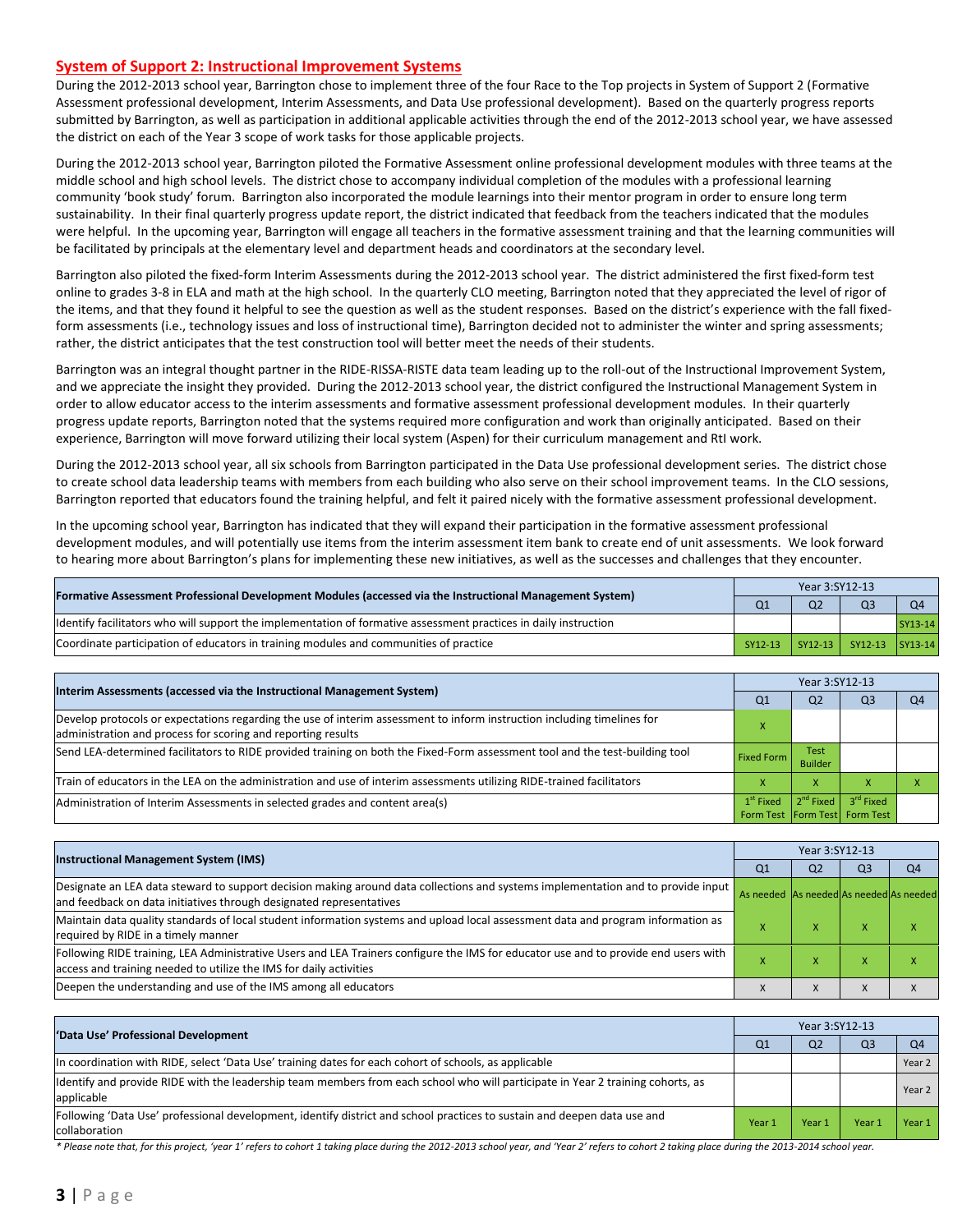#### **System of Support 3: Educator Effectiveness**

During the 2012-2013 school year, Barrington fully implemented all components of System of Support 3 - the Rhode Island model for teacher and building administrator evaluations; and final effectiveness ratings for all teachers and building administrators have been submitted to RIDE using the Educator Performance and Support System. Based on the quarterly progress reports submitted by Barrington, as well as participation in additional applicable activities through the end of the 2012-2013 school year, we have assessed the district on each of the Year 3 scope of work tasks for Educator Evaluation.

Barrington leveraged their RIDE trained Intermediary Service Provider (ISP) to provide additional professional development to principals and department heads on the evaluation process. The ISP worked with administrators to ensure that they felt comfortable in terms of the evaluation steps as well as the requirements. Additionally, the ISP provided training on the Educator Performance and Support System (EPSS) and, as a result, Barrington reported that they were able to utilize the system to streamline all data collection and evaluation reporting.

During the 2012-2013 school year, Barrington evaluators participated in all training activities, including the FFTPS observation calibration training modules. In their quarterly progress update report, the district also noted that the director of curriculum and superintendent reviewed the evaluations being submitted and provided recommendations in order to ensure that all evaluations were calibrated across the district. The district also noted that they created guidance for teachers and evaluators around evidence requirements for the professional foundations. Looking ahead, Barrington has registered and/or attended all evaluation trainings required. RIDE would like to remind the district of their responsibility to ensure that all personnel responsible for evaluating both teachers and building administrators participate in applicable training activities.

RIDE is pleased to note that Barrington has made progress ensuring that their district policies, including teacher evaluations and teacher-coursestudent policy, are aligned to the Basic Education Program. As we enter into the final year of the Race to the Top grant, RIDE encourages Barrington to continue to engage their CLO peers in thinking about continuous support for evaluation implementation, as well as how evaluation data is being used to identify professional development needs.

| <b>Educator Evaluation</b>                                                                                                                                                                           |                               |                                            | Year 3:SY12-13                   |                                  |
|------------------------------------------------------------------------------------------------------------------------------------------------------------------------------------------------------|-------------------------------|--------------------------------------------|----------------------------------|----------------------------------|
|                                                                                                                                                                                                      | Q <sub>1</sub>                | Q <sub>2</sub>                             | Q <sub>3</sub>                   | Q4                               |
| Participate in educator evaluation model design, development and refinement feedback opportunities                                                                                                   | x                             | X                                          | X                                | X                                |
| Identify District Evaluation Committee members, responsible for monitoring the implementation of the system and providing<br>recommendations to LEA leadership teams                                 |                               |                                            |                                  | x                                |
| ldentify individuals who will serve as primary and, if applicable, secondary/complementary evaluators                                                                                                |                               |                                            |                                  | X                                |
| Send all required evaluators to RIDE-provided evaluator training on model; Send evaluators and system administrators to training on<br>the Educator Performance Support System (EPSS) data system    |                               |                                            | Mid-year<br>half-day<br>training | Mid-year<br>half-day<br>training |
| Examine LEA Policies and Contracts for Challenges; where applicable, consider memorandums of understanding or contract renewal<br>language which will support district implementation of evaluations | x                             | x                                          | X                                | x                                |
| Create a plan for the appropriate use of funds to support implementation of educator evaluation system                                                                                               |                               |                                            |                                  | X                                |
| Complete required components of RI Model for educator and building administrator evaluations                                                                                                         | SLO <sub>s</sub> and<br>Goals | Midyear<br>Conference Conference Summative | Midyear                          | <b>EOY Report</b><br>&<br>rating |
| Submit evaluation data and documentation (e.g. component and summative level ratings, verified rosters); provide other requested<br>information to support RIDE research and system improvement      | $\boldsymbol{\mathsf{x}}$     | X                                          | $\mathsf{x}$                     | x                                |
| Use Evaluation Data to identify individual and school/district-wide professional development needs and act on those needs                                                                            |                               |                                            | $\mathsf{x}$                     | x                                |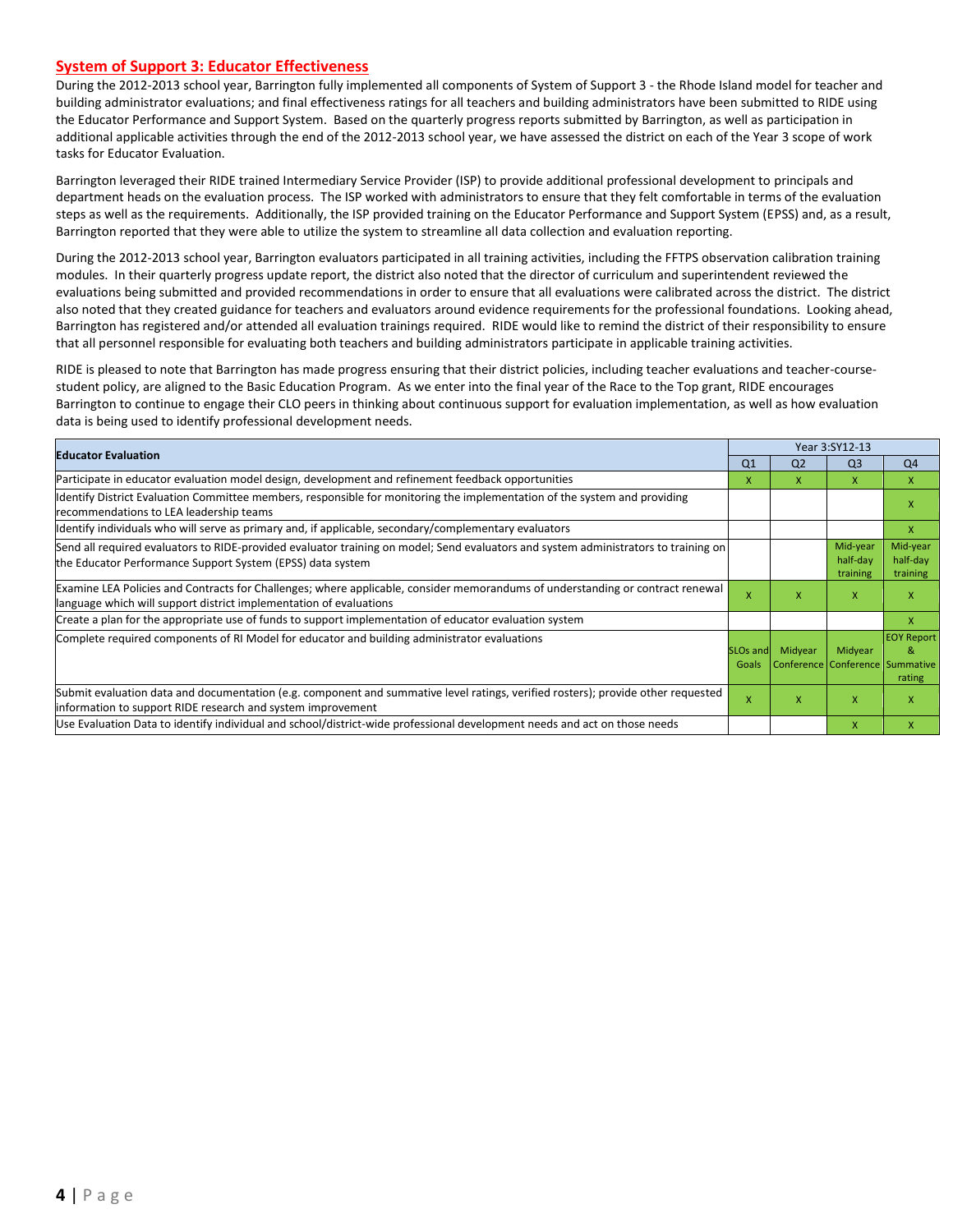#### **System of Support 4: Human Capital Development**

During the 2012-2013 school year, Barrington participated fully in the Beginning Teacher Induction program. Based on the quarterly progress reports submitted by Barrington, as well as participation in additional applicable activities through the end of the 2012-2013 school year, we have assessed the district on each of the Year 3 scope of work tasks for Beginning Teacher Induction. Additionally, Barrington has continued their utilization of SchoolSpring for recruitment of staff on an as needed basis.

All new teachers in Barrington received induction support during the 2012-2013 school year. Barrington chose to release two district educators to serve as the induction coaches for their new teachers, thereby ensuring the sustainability of the process in the long term once they return back to the district for the 2013-2014 school year. Additionally, Barrington chose to run their existing mentor program in parallel, and had their mentors trained in the Induction Coach model. In their quarterly progress update report, Barrington noted that the program was going well, and that the feedback from both teachers and administrators was positive. In its quarterly progress reports, Barrington did not note any challenges around this work.

In the upcoming CLO sessions, RIDE looks forward to engaging in a deeper conversation around the revisions that Barrington and other LEAs have made to their hiring policies, timelines, and processes in order to support broader human capital initiatives including recruitment of highly qualified and diverse candidates and providing data-driven induction support to beginning teachers.

| <b>Beginning Teacher Induction</b>                                                                                                                                                       |    | Year 3:SY12-13 |                |                |  |  |
|------------------------------------------------------------------------------------------------------------------------------------------------------------------------------------------|----|----------------|----------------|----------------|--|--|
|                                                                                                                                                                                          | Q1 | Q <sub>2</sub> | Q <sub>3</sub> | Q <sub>4</sub> |  |  |
| If applicable, recommend potential Induction Coaches to RIDE                                                                                                                             |    |                |                |                |  |  |
| Review and revise hiring policies, timelines and processes in order to support appropriate and timely projections for anticipated hires<br>requiring induction coach services            |    |                |                |                |  |  |
| Provide RIDE with list of beginning teachers who will receive Induction Coach support in a timely manner in order to ensure that all<br>beginning teachers have coaching                 |    |                |                |                |  |  |
| Participate in RIDE-provided information opportunities in order to learn about induction coach program                                                                                   |    |                |                |                |  |  |
| Provide feedback to RIDE on the development and integration of existing mentorship programs into a sustainable, instructionally-<br>focused state or district-wide Induction Coach model |    |                |                |                |  |  |

The contents of this report were developed under a Race to the Top grant from the U.S. Department of Education. However, those contents do not necessarily represent the policy of the U.S. Department of Education, and you should not assume endorsement by the Federal Government.